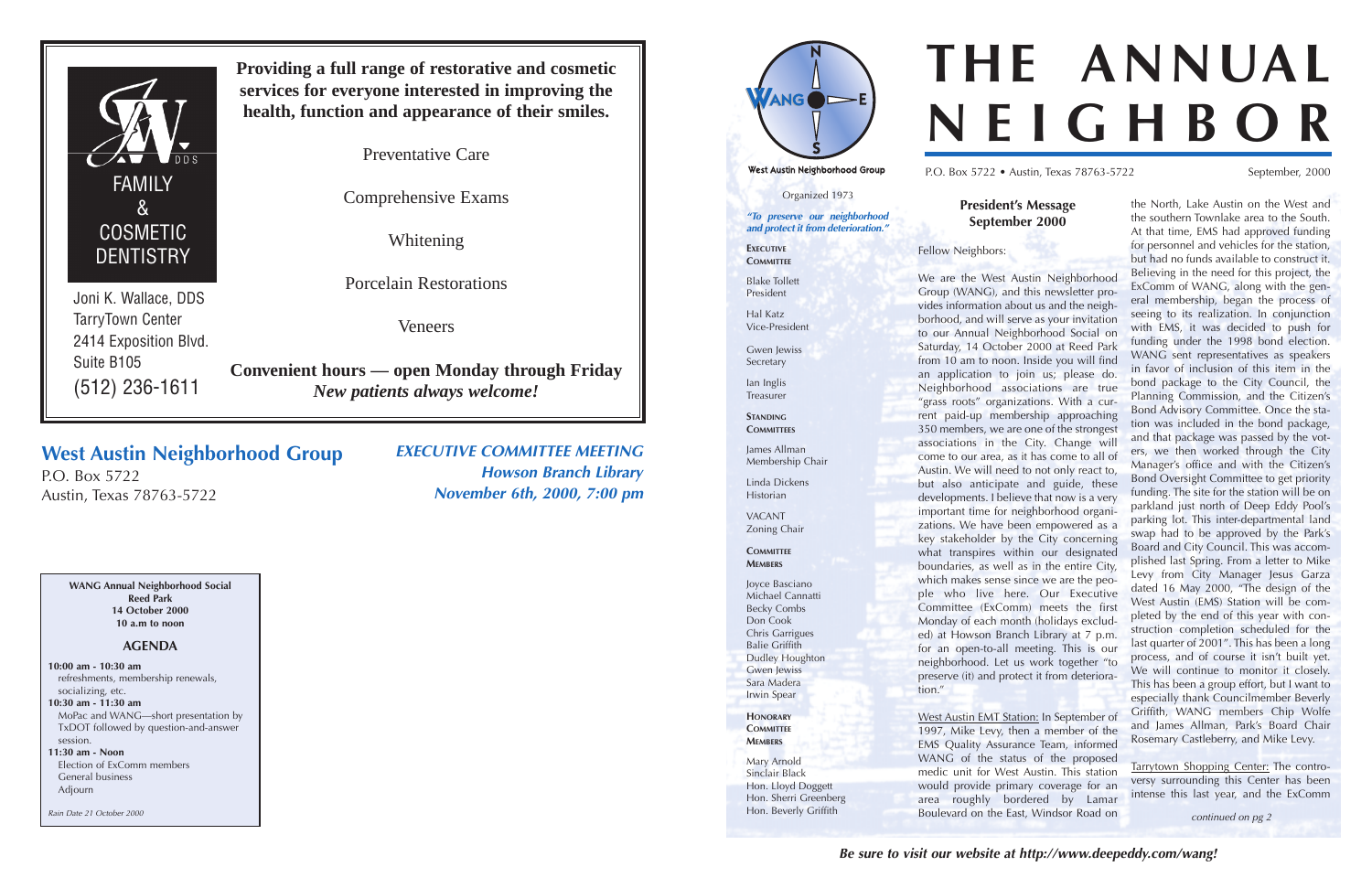



## the leader.



## Finish with . . .



## the right address.





2414 Exposition Blvd., Suite C-100 · Austin, Texas 78703 512.472.3336 • FAX 512.472.4722 www.aveone.com • houses@aveone.com

п

п

- I

Residential Parking Permit (RPP) Program: The ExComm, after discussion, approved and endorsed RPP programs for West 10th Street from Exposition to Wayside and the area surrounding Walsh Boat Landing. The purpose of the program "is to limit the overflow of commuter or non-residential parking onto residential streets. Parking problems can occur in residential areas where adjoining land uses fail to provide an adequate supply of parking." As a contiguous neighbor to Walsh Boat Landing's parking lot since 1977, I worked for and welcome our program, but it does have shortcomings. It was not a step taken lightly, but around Walsh, until the City takes control of the Park's problems, the only other alternative was to do nothing. Questions about the RPP program should be directed to Scott James, Department of Public Works & Transportation at 499-7026.

Travis County Criminal Justice Center (TCCJC): I am once again going to use this forum to discuss a developing situation downtown. Many of us work, do business or shop in the area surrounding the Courthouse, and I feel there is a need for this information to be disseminated. The situation is Travis County's new Criminal Justice Center (TCCJC), located at 10th and Nueces Street, and the plan to move the Austin Police Department's (APD) and Travis County's Sheriff Department Central Booking facility from its present site at 7th and IH-35 to the TCCJC. There is great fear among those who live, work, own property or use educational facilities (Pease Elementary and ACC Rio Grande Campus) near the TCCJC that this move

Pet Etiquette: I would be remiss if I didn't remind my fellow dog walkers to please clean up after your pets, whether it is in someone else's yard or the street. This is not the most pleasant part of pet ownership, but it is

discussions concerning the controversy have been no different. Reprinted inside this newsletter (see next page) is a response to a letter sent by the ExComm to Ms. Daniel in March 2000. Hopefully we have opened a line of communication. In my opinion, the ExComm must balance the neighborhood's desire for a center of diverse tenants with the owner's right to do as she wishes with her property, within reason. President's Message continued from cover

endangers the neighborhood and will ultimately cause irrepairable deterioration to the area. Since 1999 I have worked with Chris Riley, President of the Downtown Austin Neighborhood Association (DANA) (Chris was raised in the neighborhood and his parents are member of WANG) in trying to get the City and County to take another look at this move. Last year's daily average at the current Central booking facility was 158 persons booked and 113 persons released—this is 24-hour a day activity. We have asked the City and County authorities to go stand on the corner of 10th and Nueces to just realize what is proposed. The building plans call for fewer than 20 parking spaces to handle the police cars and buses as well as vehicles of those inquiring after detainees or picking up releasees, all this in an area of metered parking which is currently heavily used during the day. The neighborhood west of Nueces Street consists mainly of small commercial buildings and residential homes, some of which have been converted to small office use. Directly accross from the proposed Central Booking site is the 48 unit

Regency Apartments. No matter how much the County and City try to mitigate the proposal's impact on the neighborhood, this still remains a very poorly thought out project. For more information you can contact me or Paul Martin (477-5855) of DANA. You can also contact the Mayor, Council, and City Manager at Box 1088, Austin, Texas, 78767- 10880

a good way to recycle the plastic bags the newspaper comes in. This is our neighborhood, and we are neighbors. Simple courtesy goes a long way towards enhancing our quality of life.

Membership Renewals: Just a reminder that a lot of us renew at the Neighborhood Social, so bring a check when you come. We will have a membership table set up for your convenience.

I'm looking forward to the Social. The discussion on Mo-Pac should be interesting. The Texas Department of Insurance will also have information available on purchasing insurance, their website, and how to file complaints. The City will have information on its new waste water project which will go along Scenic Drive from Enfield to Mayfield Park. As always, please feel free to contact me on matters of neighborhood concern.

**Blake Tollett** 3701 Bonnie Road 477-4028



| $\Box$ Yes, I want to join WANG.<br>I I want to renew my WANG membership.                                     |
|---------------------------------------------------------------------------------------------------------------|
| I have enclosed:<br>$\Box$ \$20 household membership<br>$\Box$ \$10 student/senior membership                 |
| Date                                                                                                          |
| Email and the contract of the contract of the contract of the contract of the contract of the contract of the |
| Make checks payable to WANG<br>and mail to:<br><b>WANG</b><br>P.O. Box 5722                                   |
| Austin, TX 78763-5722                                                                                         |

## **MEMBERSHIP DRIVE**

Take care of your neighborhood! Send in this membership form or call Blake Tollett at 477-4028. Please take forms to your friends and neighbors and ask them to join WANG. An active membership will be a strong voice that's heard when critical issues are debated.

 $\bigcap$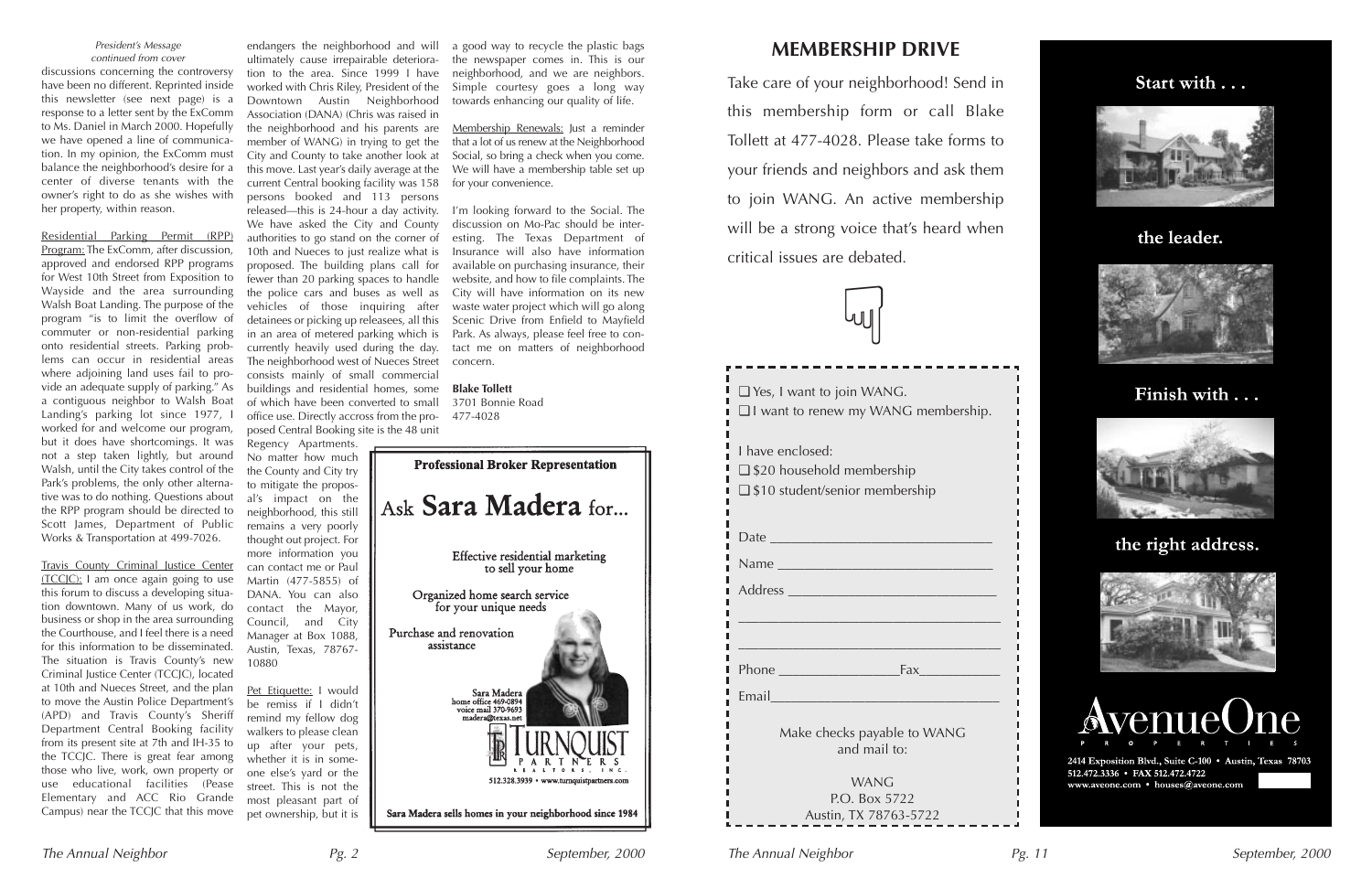

## Oak Wilt Prevention and Treatment

"We believe that majestic live and red oak trees are some of Texas' most important assets"

Please visit our web site at www.stopoakwilt.com or call us for more information.

Jon S. Long President

 $(512)$  842-TREE  $(512) 632 - 0832$ 

"Specializing in Hill Country Intensive Ranch Management Programs"

#### **Zoning FYE 9-30-00 Blake Tollett and Dudley Houghton**

**Tarrytown United Methodist Church (TUMC) 2601Exposition Boulevard:** The Church and WANG have sought to balance the desire of the Church to expand its facilities to accomodate its membership and ministry with the desire of the Tarrytown neighborhood to retain its residential character. In order to achieve these goals, WANG and TUMC are working on an agreement containing mutually agreed upon general principles as well as specific contractual obligations binding on both parties. What both sides are trying to avoid is the acrimonious and negative situation surrounding the expansion of established houses of worship into established neighborhoods in other parts of the city. Both sides, through their conduct during the negotiations, as well as through the agreement itself, want to be an example of how neighbors can work together. In the very near future we should have a final writing which will be distributed to TUMC neighbors for their comments, and with their agreement, the WANG ExComm

will then bind itself with the Church.

**West Austin Youth Association (WAYA) Corner of Exposition Boulevard and Enfield Road:** WAYA desired to expand its facility. The land, which is owned by the University of Texas (UT), was unzoned, and the City required that the land be zoned prior to approving the plans for the building expansion. The ExComm agreed to support a zoning category of SF-3 (Single Family-3) restricted to "community recreational private." In talking with WAYA's neighbors, some neighborhood resentment was noted, so WAYA was asked, and agreed, to meet with its neighbors at the WANG ExComm meeting on 1 May 2000. At the meeting, specific issues of concern trash, intrusive lights, and excessive music volume during dances—were raised by neighbors. WAYA adressed these issues at the meeting and in a subsequent letter which was hand delivered to their neighbors to the north. Once again, WANG thanks WAYA for doing the right thing in coming to talk with its neighbors.

**1504 Robin Hood:** The sale of this property this last summer caused concern in the immediate neighbors because of the property's intense zoning category. All **510 Atlanta Street:** Current plans to four corners at the intersection of Robin Hood and Bonnie Road are zoned CS- "commercial or industrial activities which typically have operating characteristics or traffic services requirements generally incompatable with residential environments, such as sales, custom manufacturing, vehicle storage or construction services." It should be noted that even though the zoning is in place on the land, to fully utilize that zoning would require substantial variances from the City codes, and it is at these hearings that neighbors have a chance for input. Neighbors have asked

April 5, 2000

Mr. Hal S. Katz Vice President West Austin Neighborhood Group P.O. Box 5722 Austin, TX 78763-5722

Dear Mr. Katz:

Thank you for your interest in TarryTown Center.

As you may know, DT Land Group, Inc. serves as agent for Ms. Daniels' Westenfield Development Company (Westenfield) which has owned and operated TarryTown Center since 1939. Ms. Daniels has asked me to reply to your letter of March 23, 2000.

Please understand that Westenfield is aware of and sensitive to neighborhood concerns and, as a result, has continually managed TarryTown Center as a unique blend of office and retail which has contributed to making Austin one of the most livable cities in the United States. Westenfield's ultimate goal is the creation of a cruelty-free shopping center where customers can shop knowing that the goods and services offered are not the product of animal exploitation or abuse. Toward that end, Westenfield will seek tenants whose businesses and business practices are compatible with that goal. This policy will not affect existing leases but will be implemented in all future leases. We will work closely with our tenants toward establishing a healthy and humane community for all.

We appreciate your taking the time to share your concerns with us. Hopefully, this letter will provide you with some insight into our efforts toward encouraging compassion for the world as a whole.



cc: Westenfield Development Company

WANG to explore options available to roll back the zoning to conform to the present use of the land.

• The Union Pacific freight tracks along the freeway should be converted to light rail or commuter rail use.

develop six single family homes on this tract entails the moving or demolition of the Gustave Johnson home—the Johnson family originally developed the Deep Eddy area. Barbara Stocklin with the Historic Section of the City's Development Review & Inspection Department approached WANG for suggestions as to how to save the home without unduly interfering with the developer's plans. At this writing there has been no resolution, but there is great interest among immediate neighbors.

Copy of Response from DT Land Group Regarding the ExComm's Communcation over TarryTown Center

Agent for Westenfield Development Company

In the next few months TxDOT officials and their consultants will develop their recommendations for what should be done on MoPac. Late this year or early next year, they will present their recommendations to the Capital Area Metropolitan Planning Organization (CAMPO), the group of local elected officials that approves and funds such local mobility projects. MoNAC members, including WANG members, will be there to oppose or support the recommendations, depending on what they are.

#### **MoNAC POSITION STATEMENT**

The history of MoPac (Loop 1) has not been pleasant for central Austin. The sixlane freeway squeezed through our residential area in the early 1970's and split apart our neighborhoods, including the historic community of Clarksville.

The design and construction of the highway led to extensive flooding of homes along Johnson Creek. The speed limit has increased from 45 mph to 65 mph, and motorists now routinely drive commercial trucks now speed past day and night. The extensions of the highway far north and south have led to traffic counts well in excess of 100,000 vehicles per day. Traffic noise has exceeded federal standards since 1976 and steadily grows more intense. Residents alongside MoPac and its frontage roads live in fear of high-speed accidents. MoPac commuters jam neighborhood streets. Our air increasingly is fouled by vehicle exhaust.

75 mph or faster. Initially prohibited, unacceptable.

The Texas Department of Transportation currently is studying possible changes to MoPac in our area including, among other alternatives, the addition of elevated lanes. We the member neighborhoods of MoNAC feel compelled to speak out against this or any other further intrusion by MoPac on our community. Enough is enough!

• No additional land should be given to expand MoPac. Our neighborhoods have sacrificed enough for this highway.

• MoPac should be depressed below ground level due to noise, safety, and environmental concerns. Construction of additional surface or elevated lanes is

• If the freeway is not depressed below ground level, then noise and safety barriers must be constructed now. Initial funding for barriers was allocated years ago, yet nothing has been done.

• It is time to make public transit an effective alternative to automobile transportation in Austin. This will reduce traffic pressure on all major roadways, including MoPac.

#### continued from pg 9

#### From the Bylaws of WANG: II. Purposes

"This association shall be a non-profit, nonpartisan organization open to all residents within the boundaries of a designated area within the City of Austin, Texas, who may through such association consider and deal by all lawful means with common and shared concerns, goals, and activities that affect the quality of life of its members.

"The association shall be concerned with community development, the ecology, the safety, and other related matters that indirectly and directly affect the quality and character of the neighborhood and the City of Austin.

"The association's goal is to preserve the neighborhood and protect it from deterioration."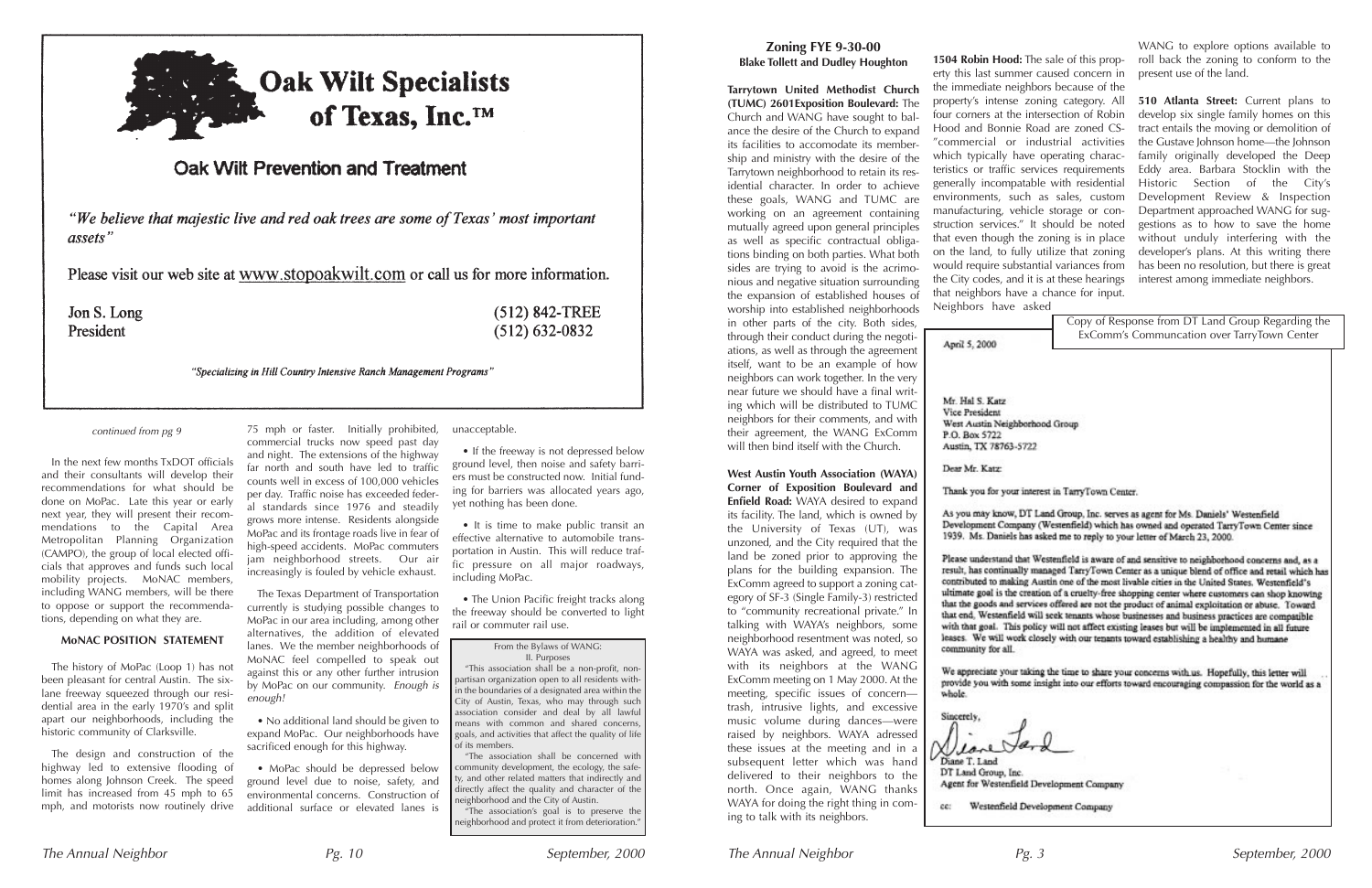

**5I2.479.8938 • 5I2.494.8540 fax**

## **Minutes of Executive Committee Meeting** SEPTEMBER 11, 2000

Members Present: Joyce Basciano, Michael Cannatti, Don Cook, Linda Dickens, Balie Griffith, Dudley Houghton, Ian Ingles, Gwen Jewiss, Hal Katz, Sara Madera, Irwin Spear, Blake Tollett.

Guests present: Susan Pascoe, Selina Serna

#### **Nominating Committee**

The Nominating Committee--Vicki Tatum, Karen Cannatti and Heidi Gibbons--met prior to the meeting and proposed Susan Pascoe and Selina Serna as candidates for the vacant ExComm positions. Both nominees were introduced to current WANG ExComm members and gave brief outlines of their interests and goals. Outgoing ExComm member Dudley Houghton commended the Nominating Committee for its efforts.

#### **Annual Meeting Committee**

The Communications Committee met prior to the ExComm meeting to discuss

M C C A R T

arrangements for the neighborhood social, to be held on October 14 at Reed Park. WANG ExComm authorized a budget not to exceed \$2500 for funding signs and other expenses related to the annual meeting. A banner that could hang at the annual meeting and also be modified for re-use in subsequent years was discussed. Gwen agreed to follow up with design sketches. The newsletter for the annual meeting is estimated to be 12 pages, with Blake making a big push to gather seven pages of advertising.

#### **ExComm Retreat**

Planning for the next ExComm retreat has begun, with the proposed date set for October 28th, 9-12 AM, at either the Charles Moore House, or at Hal's office.

#### **Transportation Committee**

The Transportation Committee noted that a forum held earlier in the day addressed light rail and the proposed work on MoPac. Austin Neighborhood Council will hold a special session to review the findings from their Dallas DART trip, which gave Austin residents an opportunity to review Dallas public trans-

portation efforts. ExComm members Balie Griffith and Ian Ingles attended the Dallas trip and expressed that they were impressed with the system's operation, development initiatives, and ridership.

#### **Walsh Boat Landing**

Dudley noted that there were several rounds of tracks in the park at the boat landing. A suggestion was made to determine whether the Austin Parks Deptartment would contribute matching funds to provide bollards along the street. It was proposed that the bollards be set far enough off the street to allow for the installation of a future sidewalk.

#### **Zoning Report**

The Historic Landmarks Commission will hold a meeting on October 2nd to discuss an Historic District Ordinance. The hearing will be held at Waller Creek Center, 625 East 10th Street, Room 105. Blake and Dudley provided updates on the property at 3507 Bonnie Road and on the 'Columbia Construction house on Windsor Road. Owners of a house at 3315 Windsor are requesting a decrease continued on next page

#### **WANG AND MOPAC EXPANSION: THE MONAC POSITION STATEMENT IAN INGLIS**

In the fall of 1999, the Texas Department of Transportation (TxDOT) and its consultants began a study of MoPac with the idea of improving mobility on the highway. Their initial ideas included adding high occupancy vehicle (HOV) lanes, perhaps along with additional general purpose lanes. The lanes were to be on the surface or elevated above the surface. TxDOT also began considering alterations to the MoPac interchanges from 2222 to the river. They met with neighborhood groups, including the MoPac Neighborhood Associations Coalition (MoNAC), to obtain feedback. WANG is a member of the MoNAC coalition. MoNAC members have not been shy about expressing their opinions against TxDOT taking any additional right-of-way for the highway or constructing elevated lanes. MoNAC developed a position statement, below, spelling out its position on MoPac. In response to MoNAC feedback, TxDot added the option of depressing the highway below ground to its list of ideas.



In the spring of this year, TxDot displayed its ideas at several public hearings, including one at Camp Mabry on March 21. Members of our neighborhood let TxDOT know in no uncertain terms that they rejected elevated lanes and the taking of additional right-of-way. Neighbors also wanted to know why noise walls have not been constructed even though initial funding was approved long ago.

TxDOT and the consultants have revised their concepts further and they continue to seek neighbor input. They recently held a meeting which was attended by numerous neighborhood members. TxDOT now appears to be focusing on High Occupancy Vehicle lanes (HOV) lanes rather than additional general purpose lanes. They also are setting forth ideas about making the West Austin interchanges standard "diamond" interchanges (i.e. getting rid of the looping on-ramps and exits). This would require the removal of homes. Neighbors at this recent meeting were not fond of the suggested interchange alterations and said as much.

continued on pg. 10



hood unique. "Over the years, the WANG ExComm hasn't attempted to prevent growth or development," Dudley asserts, "but has tried to keep development from overwhelming the neighborhood. In most of the cases we've

dealt with, we've not been entirely opposed to development, but we want it to be compatible with the properties around it. We are against the unjust enrichment of one property owner at the expense of his neighbors."

#### He emphasizes the importance of preserving things that make the neighborcontinued from next page

Dudley appreciates that neighborhood associations give the 'little guys' a voice. He believes that you can challenge city hall and win. He also shares that he is grateful to Blake Tollett for working so hard this past year on zoning and agreeing to take over the zoning chair duties.

The WANG ExComm extends a heartfelt 'thank-you' to Dudley for the commitment he has shown over the years. Certainly, his efforts have protected and enriched the quality of West Austin.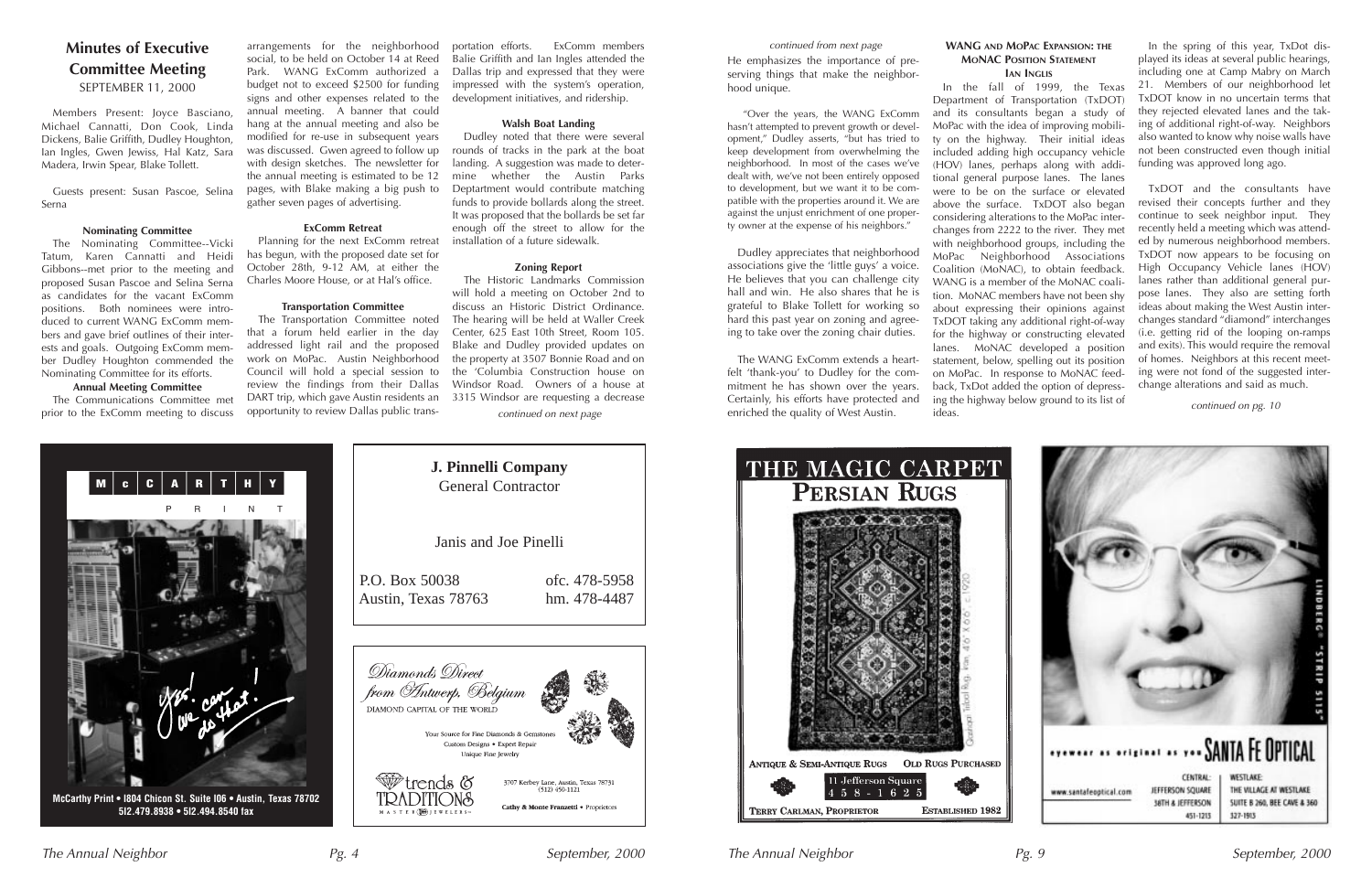



on the setback requirements and will appear before the Board of Adjustments. The Johnson house on Atlanta St. is now being considered for historic designation. Property owners and the City may reach a compromise, as there is a possibility that the house may be moved to the American Legion site on Lake Austin Blvd., thereby making room for the proposed development. There is concern from the neighbors, however, regarding the minimum rear yard setbacks and difference in elevation of the adjacent properties. Blake will write a letter supporting the neighbors, as well as the eight foot high wall along the roadway in front of the house, with the condition the at the houses use the 20' setback discussed earlier, rather than the minimum 10' setback.

Day and night, wildlife frequent the ponds and gardens. Depending on when you visit, you may see green-backed herons, mallards, blue herons, snakes, skunks, screech owls and, of course, a multitude of turtles and colorful fish.

Minutes prepared by Gwen Jewiss.

#### **WHAT'S HAPPENING AT MAYFIELD PARK?**

It must be quite a sight. A number of

deer recently have decided that Mayfield gardens serve fine food for moonlight dining and have "pruned" the lilies and chrysanthemums to the nub. Resident peafowl have, for their part, taken a fancy to recently planted heirloom bulbs for their entrees. A challenge, indeed, for Mayfield gardeners.

Over the past 13 years, Mayfield Park house and gardens have risen from critical and quiet deterioration to a vibrant, colorful destination for 10,000 local and outof-town visitors annually.

Once the summer home of Allison Mayfield, Texas' secretary of state and chair of the Railroad Commission, Mayfield Park has become a favorite visitor spot for everyone from overstressed workers seeking respite to children, artists, photographers, and international

tourists who discovered Mayfield Park on the internet.

Last year, over 5,000 guests attended functions in the partially restored house. Now that its kitchen is available to caterers, Mayfield is the most frequently requested Parks and Recreation Department site for community events. Brides love it!

Community volunteers have restored Mayfield Park as a labor of love. "Just plain folks" have adopted the gardens and love to dig in the dirt, filling the beds with heritage plants. If YOU would like to be part of the ongoing restoration of Mayfield Park or would like to receive Mayfield Park's annual newsletter, please call Karen, at 453-7074 or Barbara at 477- 6031. You will be welcomed with open arms!

Mark your calendars for Mayfield Park's 7th annual "Trowel and Error" gardening symposium on Saturday, April 14, 2001, 10:00 - 1:00. With heritage plant sales, exotic raffles, and well-known garden gurus as speakers, it's wonderful fun and extremely informative.

continued from previous page

Tract—that consists of many properties along Lake Austin Boulevard: Randall's, The Gables Apartments, LCRA land on the east side of the boulevard, and married student housing. The Tract also includes Lion's Municipal Golf Course and Oyster Landing. UT wanted to change the zoning in order to build tenstory hotels along the lake and develop multi-family apartment housing on the golf course. According to Dudley, UT administrators wanted no limits on what they could do and refused to speak to ExComm members. City Council Member Sally Shipman and neighborhood activist Mary Arnold created a powerful neighborhood coalition that joined WANG members in protesting UT's efforts. University administrators eventually had to negotiate with WANG representatives, who significantly reduced UT's zoning requests. The state legislature subsequently passed a bill that limits what can be done with the Brackenridge Tract. Dudley is quick to point out that citizens of West Austin made this happen.

Dudley also recalls that WANG members curtailed the impact of the Tarrytown Shopping Center redevelopment. This case involved rezoning and construction on the west side of Exposition. The neighborhood association worked to reduce the amount of office space, limit the height of buildings on the property, and prevent a drive-in bank teller west of Exposition. This last point was particularly important to minimize vehicle pollution and traffic on Windsor. WANG succeeded in influencing the plans for the center.

Finally, Dudley remembers the importance of developing the Neighborhood Plan in 1986. He, along with Stan Friedman, crafted the land use portion that still guides some current decisions regarding transportation, parks, and health and welfare issues.

According to Dudley, "The plan was a vast job by a great many citizens of West Austin."

While he was active in supporting these and other WANG successes over the past couple of decades, Dudley saw significant changes in the area. He notes that not only has the density of the neighborhood increased, but traffic has, as well. Additionally, he is glad to see an increase in the number of parents with young children join WANG and the ExComm. "We didn't have much of this the first 12 years," adds Dudley, and "it shows a broader constituency so parents of small children are being represented. We try to get diversity in gender and geographic area, but we had a lack of parents of small children." He notes that the City Council members are much more responsive now than they were when he became active in neighborhood politics and happily says that we don't have politics by cronyism anymore.

What should WANG members watch out for in the future? Dudley answers, "Make every effort to protect things of historical value out here in west Austin."

He describes how WANG supported the conversion of the Charles Moore House for use as a museum to the famed architect. Other historical properties that Dudley and WANG helped preserve include the Carillion Center, a convent converted to an office building; its grounds were used for town homes. "Owners of the Keith House, built in 1933, on the corner of Windsor and Harris wanted historical designation, and we helped them get it," comments Dudley, "WANG succeeded in preventing houses along Lake Austin Boulevard dating back to the early part of the 1900's from being razed. We found a way for the houses to provide economic return."

Dudley continues, "WANG members currently are trying to negotiate the preservation of the Gus Johnson house on Atlanta St. in a way that provides economic return for the property owner while preserving one of the oldest houses in our neighborhood. Additionally, WANG is helping to support the restoration of the windmill on the greenbelt, under the direction of Richard Viktorin."

continued from pg. 7

James R. Williams

D.D.S, M.S. Diplomate american board of orthodontics 2414 BC EXPOSITION BLVD., #B-100 Austin, Texas 78703 (512) 476-4200 Dd

> 2501 Parmer Lane, #600 Austin, Texas 78727 (512) 837-4680

> > continued next page